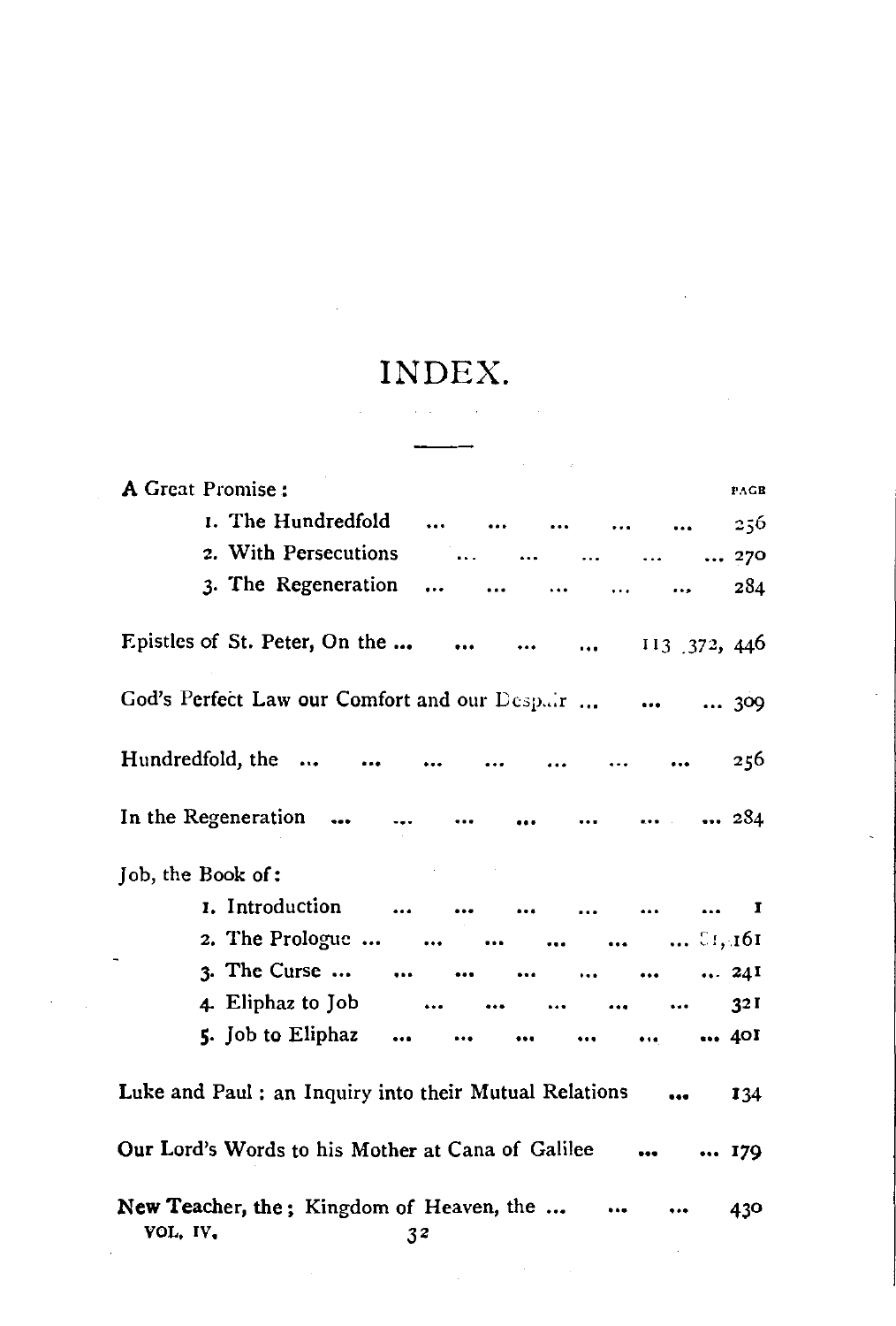|                                                                                |                                |          |           | PAGE              |
|--------------------------------------------------------------------------------|--------------------------------|----------|-----------|-------------------|
| Notes on Commentaries:                                                         |                                |          |           |                   |
| $\lambda$ . The Prophets                                                       |                                |          |           | 71                |
| Parable of the Fig-trees, $A$                                                  | $\ddotsc$                      | $\cdots$ |           | $\ldots$ 157      |
| Peter, the Epistles of:                                                        |                                |          |           |                   |
| I. The First Epistle                                                           |                                |          |           | 113               |
| 2. The Second Epistle<br>and the company of the company of the company         |                                |          |           | $\cdots$ 372, 446 |
| Potter and the Clay, the                                                       | $\sim$ $\sim$                  |          | $\ddotsc$ | 469               |
| Pulsford on Ephesians                                                          | $\sim$ $\sim$                  |          |           | 400               |
| Rainbow, the<br>$\cdots$                                                       | <b>Contract Contract State</b> |          |           | 297               |
| Schools of the Prophets, the :                                                 |                                |          |           |                   |
| 4. After the Time of Samuel                                                    |                                |          |           | - 35              |
| Sixteenth Psalm, the<br><b>Contract Contract Contract</b><br>$\cdots$ $\cdots$ |                                |          |           | 34 <sup>1</sup>   |
| Slang Words in the New Testament                                               | $\cdots$                       |          |           | 29                |
| Timothy, the First Epistle to:                                                 |                                |          |           |                   |
| (Chapter V. verses $17-25$ .)                                                  |                                |          |           | 47                |
| (Chapter VI. verses $1-21$ .)                                                  |                                |          |           | 191               |
| Vindictive Psalms Vindicated, the:                                             |                                |          |           |                   |
| Part V.                                                                        |                                |          |           | 56                |
| Part VI.                                                                       |                                |          |           | 212               |
| With Persecutions                                                              |                                |          |           | 270               |